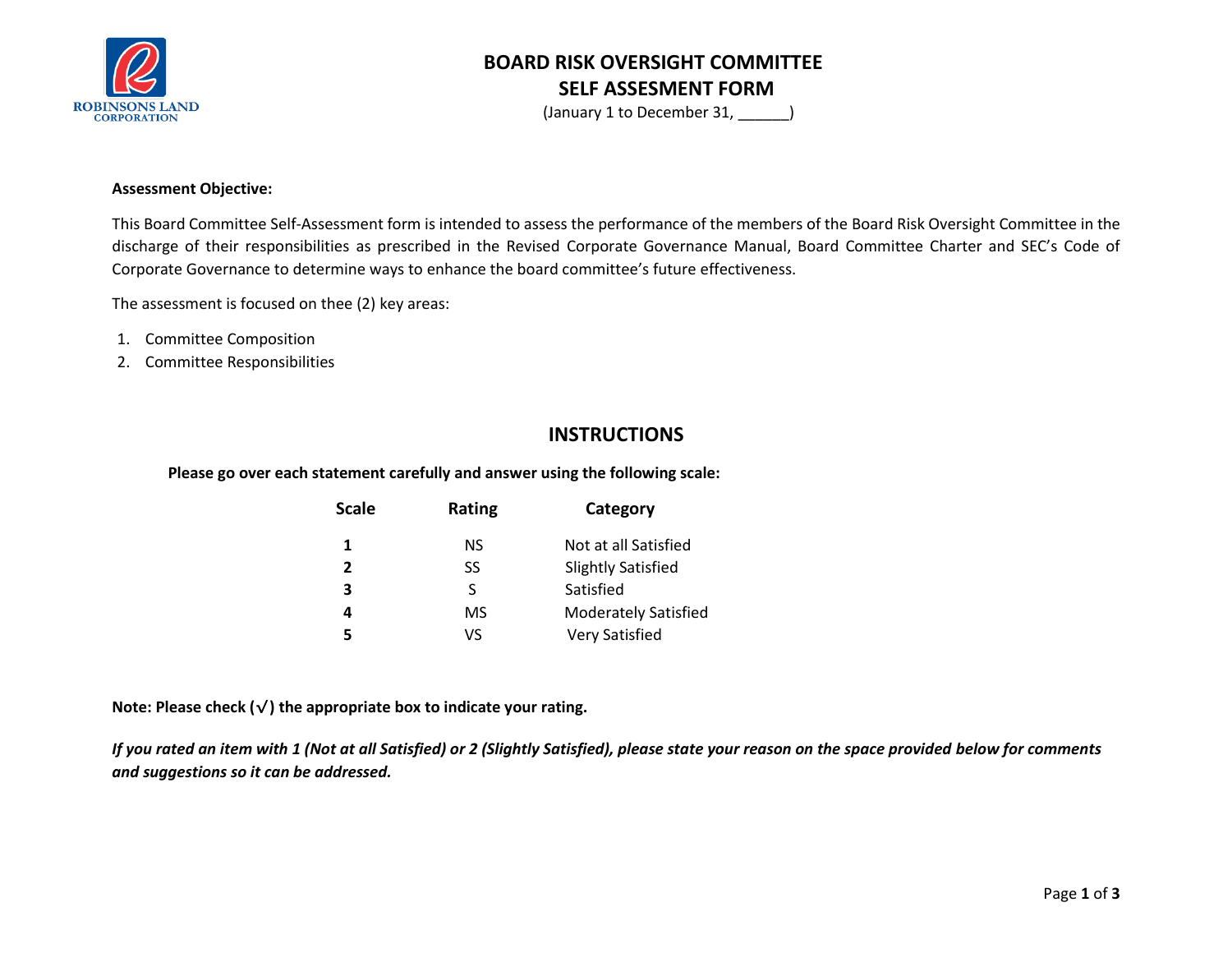

## **BOARD RISK OVERSIGHT COMMITTEE**

**SELF ASSESMENT FORM**

(January 1 to December 31, \_\_\_\_\_\_)

| <b>BOARD RISK OVERSIGHT COMMITTEE</b> |                              | 1                                                                                                                                                                                                                                                                                                                                  | $\overline{2}$ | 3 | 4         | 5         | <b>COMMENTS/SUGGESTIONS</b> |  |
|---------------------------------------|------------------------------|------------------------------------------------------------------------------------------------------------------------------------------------------------------------------------------------------------------------------------------------------------------------------------------------------------------------------------|----------------|---|-----------|-----------|-----------------------------|--|
| OF ROBINSONS LAND CORPORATION         |                              | <b>NS</b>                                                                                                                                                                                                                                                                                                                          | <b>SS</b>      | S | <b>MS</b> | <b>VS</b> |                             |  |
|                                       | <b>Committee Composition</b> |                                                                                                                                                                                                                                                                                                                                    |                |   |           |           |                             |  |
|                                       |                              | 1. The Board Risk Oversight Committee is composed of at least three (3)<br>Directors.                                                                                                                                                                                                                                              |                |   |           |           |                             |  |
|                                       |                              | 2. At least one (1) of the Committee members is an Independent Directors.                                                                                                                                                                                                                                                          |                |   |           |           |                             |  |
|                                       |                              | 3. At least one member of the committee must have relevant knowledge<br>and experience on risk and risk management.                                                                                                                                                                                                                |                |   |           |           |                             |  |
|                                       |                              | <b>B.</b> Committee Responsibilities                                                                                                                                                                                                                                                                                               |                |   |           |           |                             |  |
|                                       |                              | 1. Oversee the development and implementation of a formal ERM Plan that<br>contains the following elements:                                                                                                                                                                                                                        |                |   |           |           |                             |  |
|                                       |                              | Common language or register of risks;                                                                                                                                                                                                                                                                                              |                |   |           |           |                             |  |
|                                       |                              | Well-defined risk management goals, objectives and oversight;                                                                                                                                                                                                                                                                      |                |   |           |           |                             |  |
|                                       |                              | Uniform processes of identifying, assessing, evaluating and measuring<br>risks as well developing strategies to manage and mitigate prioritized<br>risks;                                                                                                                                                                          |                |   |           |           |                             |  |
|                                       |                              | Designing and implementing risk management strategies; and                                                                                                                                                                                                                                                                         |                |   |           |           |                             |  |
|                                       |                              | Continuing assessments and monitoring to improve risk strategies,<br>processes and measures                                                                                                                                                                                                                                        |                |   |           |           |                             |  |
|                                       | 2.                           | Evaluate the ERM Plan to ensure its continued relevance,<br>comprehensiveness and effectiveness.                                                                                                                                                                                                                                   |                |   |           |           |                             |  |
|                                       |                              | 3. Review the Company's risk appetite levels and risk tolerance limits based<br>on changes and developments in the business, the regulatory framework,<br>the external economic and business environment, and occurrence of<br>major events that may have a major impact on the Company.                                           |                |   |           |           |                             |  |
|                                       |                              | 4. Assess the probability of each identified risk becoming a reality and<br>estimate its possible significant financial impact and likelihood of<br>occurrence. Priority areas of concern are those risks that are the most<br>likely to occur and to impact the performance and stability of the<br>Company and its Stakeholders. |                |   |           |           |                             |  |